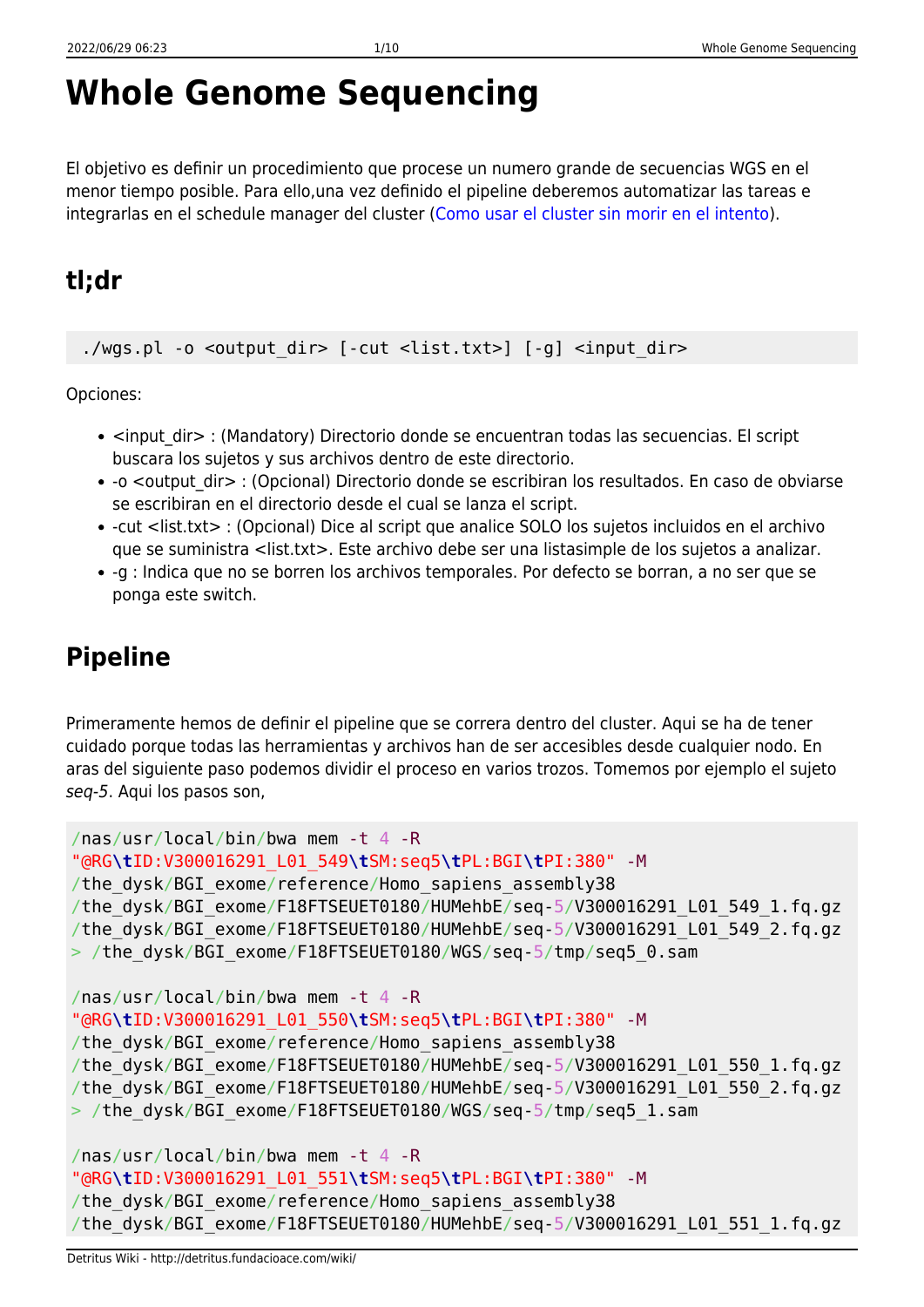```
/the dysk/BGI exome/F18FTSEUET0180/HUMehbE/seq-5/V300016291 L01 551 2.fq.gz
> /the dysk/BGI exome/F18FTSEUET0180/WGS/seq-5/tmp/seq5_2.sam
/nas/usr/local/bin/bwa mem -t 4 -R
"@RG\tID:V300016291_L01_552\tSM:seq5\tPL:BGI\tPI:380" -M
/the dysk/BGI exome/reference/Homo sapiens assembly38
/the_dysk/BGI_exome/F18FTSEUET0180/HUMehbE/seq-5/V300016291_L01_552_1.fq.gz
/the_dysk/BGI_exome/F18FTSEUET0180/HUMehbE/seq-5/V300016291_L01_552_2.fq.gz
> /the dysk/BGI exome/F18FTSEUET0180/WGS/seq-5/tmp/seq5 3.sam
java -Djava.io.tmpdir=/nas/osotolongo/tmp/ -Xmx8g -jar
/nas/usr/local/bin/picard.jar MergeSamFiles
I=/the_dysk/BGI_exome/F18FTSEUET0180/WGS/seq-5/tmp/seq5_0.sam
I=/the_dysk/BGI_exome/F18FTSEUET0180/WGS/seq-5/tmp/seq5_1.sam
I=/the_dysk/BGI_exome/F18FTSEUET0180/WGS/seq-5/tmp/seq5_2.sam
I=/the_dysk/BGI_exome/F18FTSEUET0180/WGS/seq-5/tmp/seq5_3.sam
O=/the_dysk/BGI_exome/F18FTSEUET0180/WGS/seq-5/tmp/seq5.sam
java -Djava.io.tmpdir=/nas/osotolongo/tmp/ -Xmx8g -jar
/nas/usr/local/bin/picard.jar SortSam
I=/the_dysk/BGI_exome/F18FTSEUET0180/WGS/seq-5/tmp/seq5.sam
O=/the_dysk/BGI_exome/F18FTSEUET0180/WGS/seq-5/tmp/seq5_sorted.bam
SORT ORDER=coordinate
/nas/software/samtools/bin/samtools index
/the_dysk/BGI_exome/F18FTSEUET0180/WGS/seq-5/tmp/seq5_sorted.bam
/nas/usr/local/bin/verifyBamID --vcf
/the dysk/BGI exome/reference/hapmap 3.3.hg38.vcf.gz --bam
/the dysk/BGI exome/F18FTSEUET0180/WGS/seq-5/tmp/seq5 sorted.bam --chip-none
--maxDepth 1000 --precise --verbose --ignoreRG --out
/the_dysk/BGI_exome/F18FTSEUET0180/WGS/seq-5/results/seq5_verifybam |& grep
-v "Skipping marker"
java -Djava.io.tmpdir=/nas/osotolongo/tmp/ -Xmx8g -jar
/nas/usr/local/bin/picard.jar ValidateSamFile IGNORE=MATE_NOT_FOUND
IGNORE=MISSING_READ_GROUP IGNORE=RECORD_MISSING_READ_GROUP
I=/the_dysk/BGI_exome/F18FTSEUET0180/WGS/seq-5/tmp/seq5_sorted.bam
java -Djava.io.tmpdir=/nas/osotolongo/tmp/ -Xmx8g -jar
/nas/usr/local/bin/picard.jar MarkDuplicates
I=/the_dysk/BGI_exome/F18FTSEUET0180/WGS/seq-5/tmp/seq5_sorted.bam
O=/the_dysk/BGI_exome/F18FTSEUET0180/WGS/seq-5/tmp/seq5_GATKready.bam
METRICS FILE=/the dysk/BGI exome/F18FTSEUET0180/WGS/seq-5/tmp/seq5 metrics.t
xt QUIET=true MAX_RECORDS_IN_RAM=2000000 ASSUME_SORTED=TRUE
CREATE_INDEX=TRUE
java -jar /nas/usr/local/opt/gatk3/GenomeAnalysisTK.jar -T DepthOfCoverage -
R /the dysk/BGI exome/reference/Homo sapiens assembly38.fasta -nt 1 -ct 10 -
ct 15 -ct 20 -ct 30 --omitDepthOutputAtEachBase --omitIntervalStatistics --
omitLocusTable -L
/the dysk/BGI exome/reference/MGI Exome Capture V5 bis2.bed -I
/the_dysk/BGI_exome/F18FTSEUET0180/WGS/seq-5/tmp/seq5_GATKready.bam -o
/the_dysk/BGI_exome/F18FTSEUET0180/WGS/seq-5/results/seq5_exome_coverage
singularity run --cleanenv -B /nas:/nas -B /the_dysk:/the_dysk
```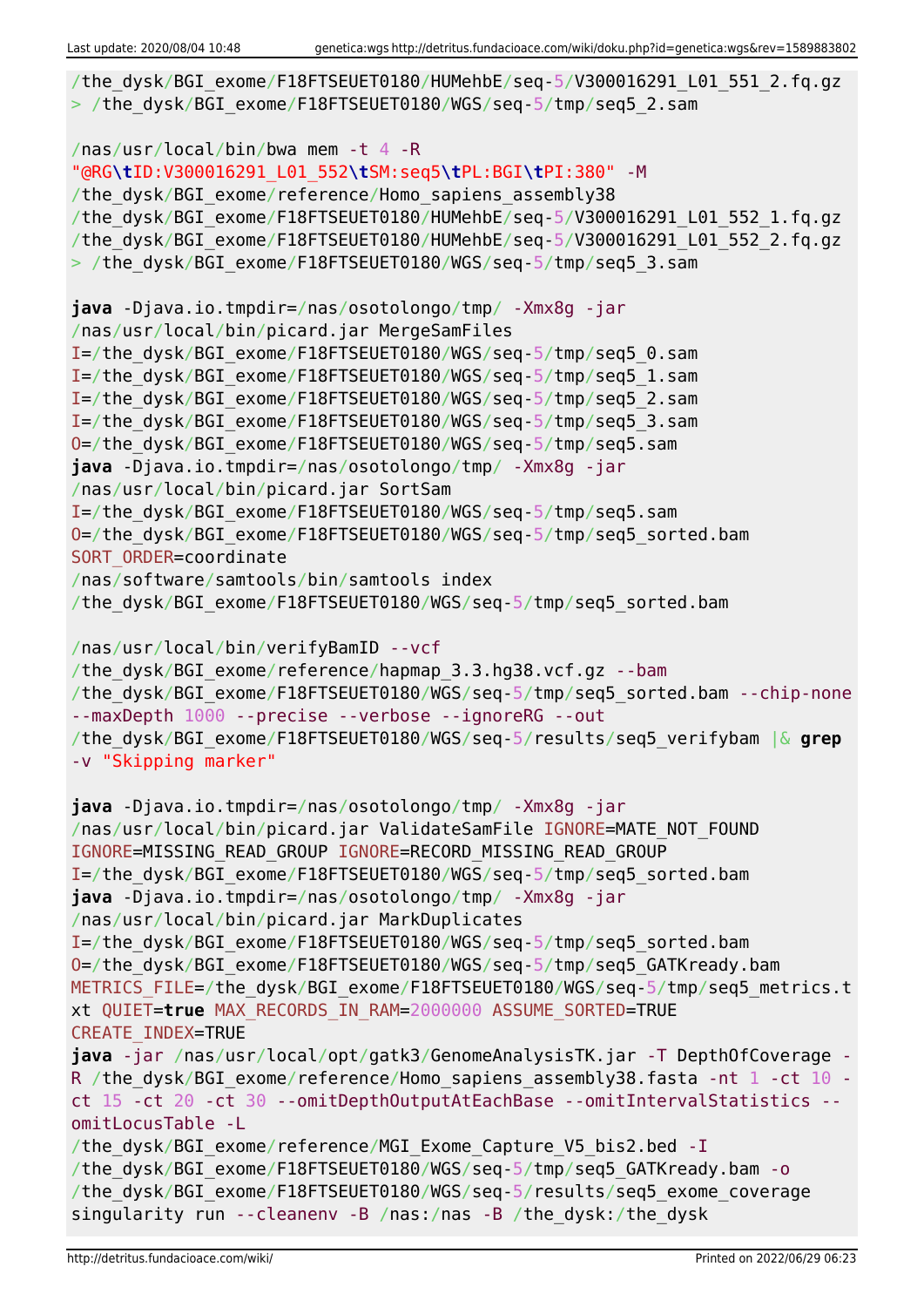| /usr/local/bin/gatk4.simg gatk --java-options "-<br>DGATK STACKTRACE ON USER EXCEPTION=true -Xmx16G" BaseRecalibrator - I                                                                                                           |
|-------------------------------------------------------------------------------------------------------------------------------------------------------------------------------------------------------------------------------------|
| /the dysk/BGI exome/F18FTSEUET0180/WGS/seq-5/tmp/seq5 GATKready.bam -R<br>/the_dysk/BGI_exome/reference/Homo_sapiens_assembly38.fasta --known-sites<br>/the_dysk/BGI_exome/reference/Mills_and_1000G_gold_standard.indels.hg38.vcf. |
| gz --known-sites /the_dysk/BGI_exome/reference/dbsnp_146.hg38.vcf.gz --<br>known-sites                                                                                                                                              |
| /the_dysk/BGI_exome/reference/1000G_phase1.snps.high_confidence.hg38.vcf.gz                                                                                                                                                         |
| -0 /the_dysk/BGI_exome/F18FTSEUET0180/WGS/seq-5/tmp/seq5_recal_data.table1                                                                                                                                                          |
| singularity run --cleanenv -B /nas:/nas -B /the_dysk:/the_dysk<br>/usr/local/bin/gatk4.simg gatk --java-options "-                                                                                                                  |
| DGATK STACKTRACE ON USER EXCEPTION=true -Xmx16G" ApplyBQSR -R                                                                                                                                                                       |
| /the_dysk/BGI_exome/reference/Homo_sapiens_assembly38.fasta -I                                                                                                                                                                      |
| /the_dysk/BGI_exome/F18FTSEUET0180/WGS/seq-5/tmp/seq5_GATKready.bam -bqsr-                                                                                                                                                          |
| recal-file                                                                                                                                                                                                                          |
| /the_dysk/BGI_exome/F18FTSEUET0180/WGS/seq-5/tmp/seq5_recal_data.table1 -0<br>/the_dysk/BGI_exome/F18FTSEUET0180/WGS/seq-5/results/seq5 recal.bam                                                                                   |
| singularity run --cleanenv -B /nas:/nas -B /the dysk:/the dysk                                                                                                                                                                      |
| /usr/local/bin/gatk4.simg gatk --java-options "-                                                                                                                                                                                    |
| DGATK_STACKTRACE_ON_USER_EXCEPTION=true -Xmx16G" AnalyzeCovariates -bqsr                                                                                                                                                            |
| /the_dysk/BGI_exome/F18FTSEUET0180/WGS/seq-5/tmp/seq5_recal_data.table1 --                                                                                                                                                          |
| plots                                                                                                                                                                                                                               |
| /the_dysk/BGI_exome/F18FTSEUET0180/WGS/seq-5/results/seq5_AnalyzeCovariates.<br>pdf                                                                                                                                                 |
| singularity run --cleanenv -B /nas:/nas -B /the_dysk:/the_dysk                                                                                                                                                                      |
| /usr/local/bin/gatk4.simg gatk --java-options "-                                                                                                                                                                                    |
| DGATK STACKTRACE ON USER EXCEPTION=true -Xmx16G" BaseRecalibrator - I                                                                                                                                                               |
| /the_dysk/BGI_exome/F18FTSEUET0180/WGS/seq-5/results/seq5_recal.bam -R                                                                                                                                                              |
| /the_dysk/BGI_exome/reference/Homo_sapiens_assembly38.fasta --known-sites                                                                                                                                                           |
| /the_dysk/BGI_exome/reference/Mills_and_1000G_gold_standard.indels.hg38.vcf.                                                                                                                                                        |
| gz --known-sites /the_dysk/BGI_exome/reference/dbsnp_146.hg38.vcf.gz --                                                                                                                                                             |
| known-sites                                                                                                                                                                                                                         |
| /the_dysk/BGI_exome/reference/1000G_phase1.snps.high_confidence.hg38.vcf.gz                                                                                                                                                         |
| -0 /the_dysk/BGI_exome/F18FTSEUET0180/WGS/seq-5/tmp/seq5_recal_data.table2                                                                                                                                                          |
| singularity run --cleanenv -B /nas:/nas -B /the_dysk:/the_dysk                                                                                                                                                                      |
| /usr/local/bin/gatk4.simg gatk --java-options "-                                                                                                                                                                                    |
| DGATK_STACKTRACE_ON_USER_EXCEPTION=true -Xmx16G" AnalyzeCovariates -before                                                                                                                                                          |
| /the_dysk/BGI_exome/F18FTSEUET0180/WGS/seq-5/tmp/seq5_recal_data.table1 -<br>after                                                                                                                                                  |
| /the dysk/BGI exome/F18FTSEUET0180/WGS/seq-5/tmp/seq5 recal data.table2 -                                                                                                                                                           |
| plots /the_dysk/BGI_exome/F18FTSEUET0180/WGS/seq-5/results/seq5_before-                                                                                                                                                             |
| after-plots.pdf                                                                                                                                                                                                                     |
| singularity run --cleanenv -B /nas:/nas -B /the dysk:/the dysk                                                                                                                                                                      |
| /usr/local/bin/gatk4.simg gatk --java-options "-                                                                                                                                                                                    |
| DGATK STACKTRACE ON USER EXCEPTION=true -Xmx16G" HaplotypeCaller -R                                                                                                                                                                 |
| /the dysk/BGI exome/reference/Homo sapiens assembly38.fasta - I                                                                                                                                                                     |
| /the dysk/BGI exome/F18FTSEUET0180/WGS/seq-5/results/seq5 recal.bam -ERC                                                                                                                                                            |
| GVCF --dbsnp /the_dysk/BGI_exome/reference/dbsnp_146.hg38.vcf.gz -0                                                                                                                                                                 |
| /the dysk/BGI exome/F18FTSEUET0180/WGS/seq-5/results/seq5 raw.snps.indels.g.                                                                                                                                                        |
| vcf.gz<br>singularity run --cleanenv -B /nas:/nas -B /the_dysk:/the_dysk                                                                                                                                                            |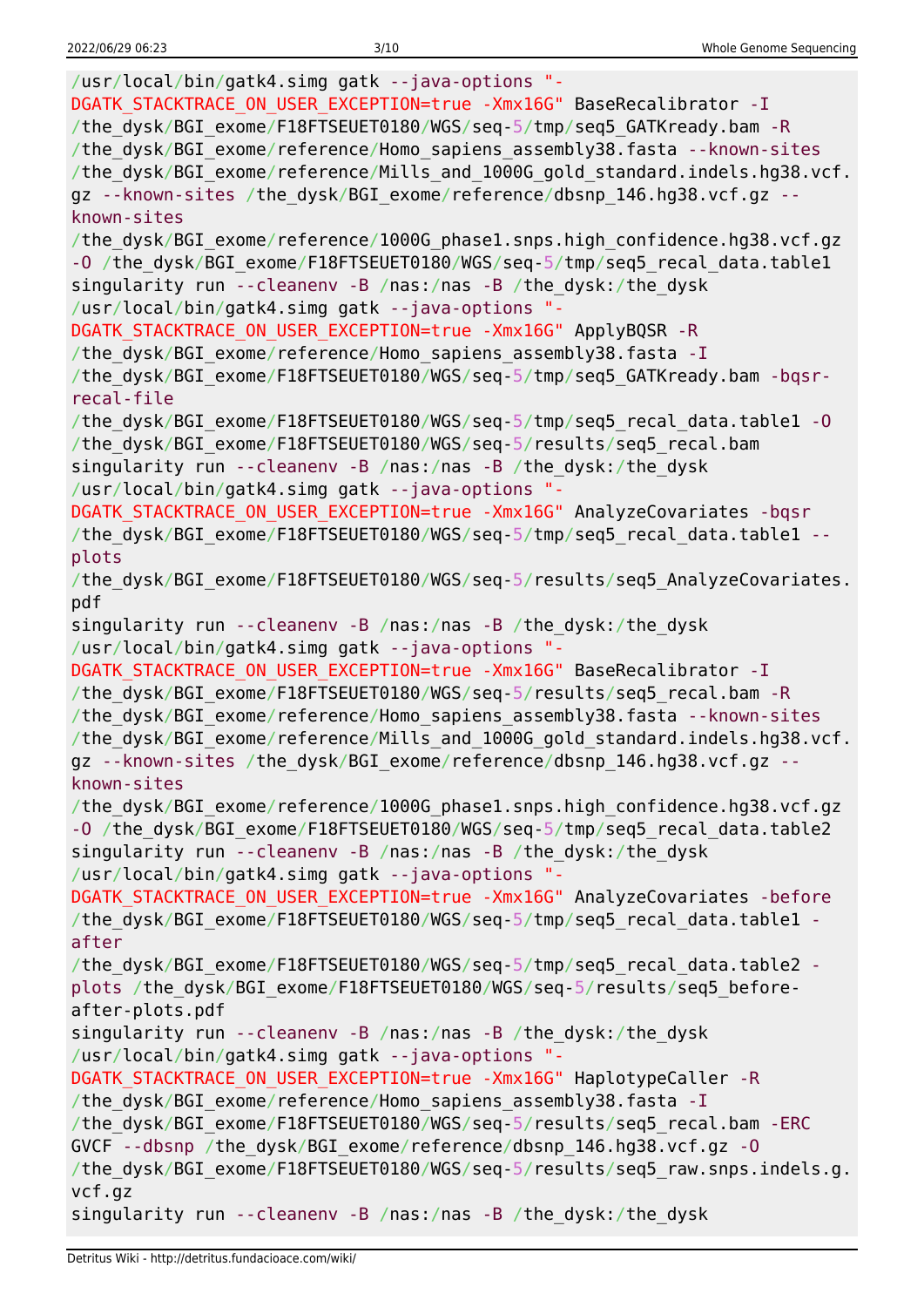```
/usr/local/bin/gatk4.simg gatk --java-options "-
DGATK STACKTRACE ON USER EXCEPTION=true -Xmx16G -XX:+UseConcMarkSweepGC"
VariantEval -R /the dysk/BGI exome/reference/Homo sapiens assembly38.fasta -
L /the dysk/BGI exome/reference/MGI Exome Capture V5 bis2.bed -D
/the_dysk/BGI_exome/reference/dbsnp_146.hg38.vcf.gz -O
/the dysk/BGI exome/F18FTSEUET0180/WGS/seq-5/results/seq5 eval.gatkreport --
eval
/the dysk/BGI exome/F18FTSEUET0180/WGS/seq-5/results/seq5 raw.snps.indels.g.
vcf.gz
```
Este pipeline se ha dividido en varios bloques que dependen unos de otros. Los 4 primeros son independientes y se pueden correr en paralelo. El numero 5 depende de la terminacion de los 4 primeros. Los bloques 6 y 7 dependen del numero 5 pero pueden correrse independientemente.

### **Paralelizacion**

El montaje correcto del pipeline permite la paralelizacioen del procediemiento dentro de cada secuenciacion, pero ademas, debe paralelizarse el procedimientp total. Es decir, cadda sujeto debe correr en paralelo a los demas. Para ello basta crear un sistema de dependencias como el que se muestra en la figura.

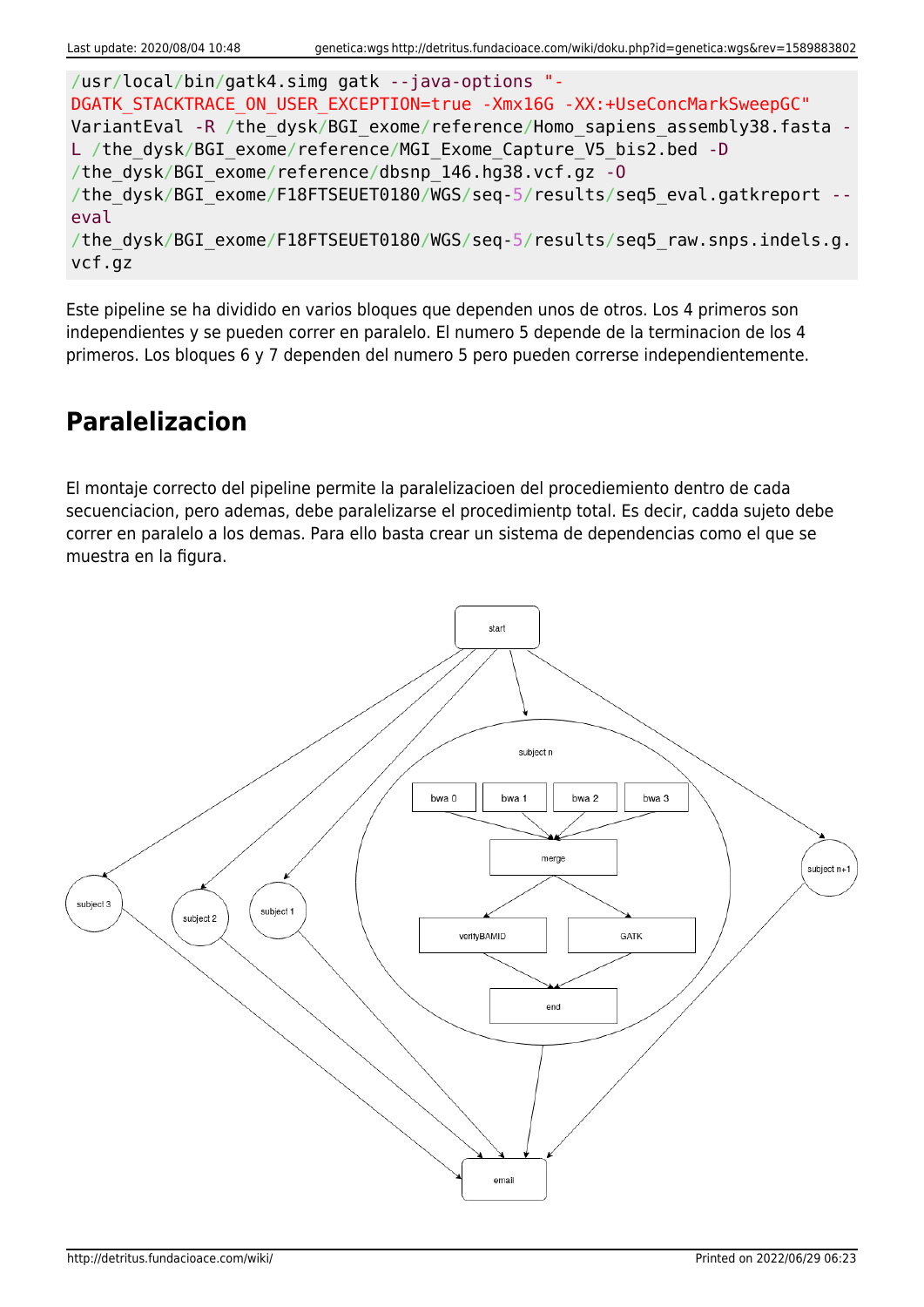Entonces, una vez definido el pipeline, la secuencia de ejecucion de cada trozo y el modo de paralelizacion seria sencillo definir el flujo de ejecucion si supieramos que archivos iniciales debe cargar cada ejecucion inicial (los bwa).

### **Parsing**

Lo primero que ddebemos saber es que el directorio de input esta compuesto por una lista de subdirectorios cada uno perteneciente a un sujeto distinto.

```
[osotolongo@detritus HUMehbE]$ pwd
/the_dysk/BGI_exome/F18FTSEUET0180/HUMehbE
[osotolongo@detritus HUMehbE]$ ls
BGI Data List F18FTSEUET0180 filled.pdf md5sum.check
seq-1 seq-11 seq-13 seq-15 seq-17 seq-19 seq-20 seq-22 seq-24
seq-26 seq-28 seq-4 seq-6 seq-8
BGI Sequencing Analysis Report F18FTSEUET0180 HUMehbE.pdf md5sum.txt
seq-10 seq-12 seq-14 seq-16 seq-18 seq-2 seq-21 seq-23 seq-25
seq-27 seq-3 seq-5 seq-7 seq-9
```
Para cada sujeto hay una lista de ocho archivos que deben parearse segun el nombre de archivo.

[osotolongo@detritus HUMehbE]\$ ls seq-5/ V300016291\_L01\_549\_1.fq.gz V300016291\_L01\_550\_1.fq.gz V300016291\_L01\_551\_1.fq.gz V300016291\_L01\_552\_1.fq.gz V300016291\_L01\_549\_2.fq.gz V300016291\_L01\_550\_2.fq.gz V300016291\_L01\_551\_2.fq.gz V300016291\_L01\_552\_2.fq.gz

En este ejemplo deben parearse,

- V300016291\_L01\_549\_1.fq.gz y V300016291\_L01\_549\_2.fq.gz
- V300016291 L01 550 1.fq.gz y V300016291 L01 550 2.fq.gz
- V300016291 L01 551 1.fq.gz y V300016291 L01 551 2.fq.gz
- V300016291\_L01\_552\_1.fq.gz y V300016291\_L01\_552\_2.fq.gz

asi que la estructura a seguir es bastante clara. No obstante a que los nombres de archivo varian entre sujetos, siguen la misma estructura.

```
[osotolongo@detritus HUMehbE]$ ls seq-10
V300016281_L01_553_1.fq.gz V300016281_L01_554_1.fq.gz
V300016281_L01_555_1.fq.gz V300016281_L01_556_1.fq.gz
V300016281_L01_553_2.fq.gz V300016281_L01_554_2.fq.gz
V300016281_L01_555_2.fq.gz V300016281_L01_556_2.fq.gz
```
Lo que voy hacer entonces es definir un hash donde se quarda la informacion relativa a cada sujeto (incluidos los patrones en los archivos originales) y a partir de ahi construir los scripts.

Veamos, primero leo el input dir

my  $\frac{1}{2}$  src\_dir = [shift;](http://perldoc.perl.org/functions/shift.html)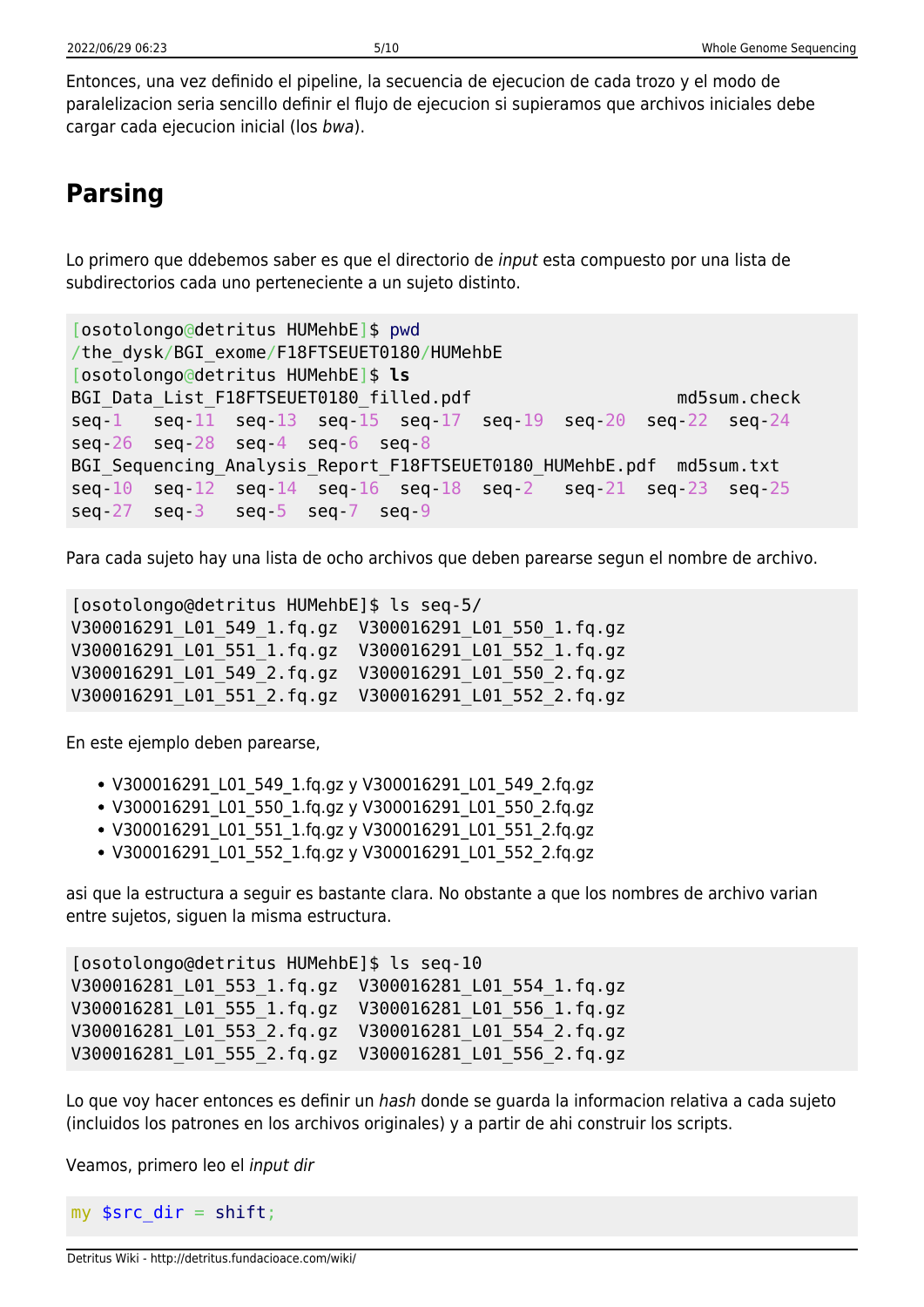```
ssrc dir =~ s/\/$//;
my $find_rule = File::Find::Rule->new;
my @ppaths = $find rule->maxdepth(1)->directory->in(%src dir);\alphagrep \{!/$src dir$/} \alpha (appaths;
map { /.*\/(.*)?$/ => $ } @ppaths;
my %finfo;
my %lpaths;
```
luego, en dependencia de las opciones puedo reducir la lista o no,

```
if($cfile && -e $cfile && -f $cfile){
         my Qcuts = read file scfile;
          chomp @cuts;
          foreach my $cut (@cuts){
                   if(grep {/$cut/} %ltpaths){
                           $lpaths{math;
and the state of the state of the state of the state of the state of the state of the state of the state of the
 }
}else{
         \lambdalpaths = \lambdaltpaths;
}
</perl>
y ahora lleno el //hash// de datos,
<code perl>
foreach my $pollo (sort keys %lpaths){
          opendir PD, $lpaths{$pollo} or next;
         my grep { |}/^{\wedge}readdir PD;
          #$finfo{$pollo}{'name'} = $pollo;
         $finfo{$pollo}{'parh'} = $lpaths{$pollo}; foreach my $fq (@fqs) {
                  $ = $fg;my \ddot{q}ids = /^V(\d*?)\_L(\d*?)\_(\d*?)\_\d\.fq\.gz$/;
                  $finfo{spollo}{'fq name'} = 'V'.$ids[0].' L'.$ids[1]; push @{ $finfo{$pollo}{'fq_list'} }, $ids[2];
 }
}
```
#### **Programatic tree**

[Ya casi esta, ahora por cada sujeto guardado pueden definirse los primeros 4 procesos,](#page--1-0)

```
for (my \sin=0; \sin<4; \sin+1}
         my $fqid = $finfo{$pollo}{'fg_list'}[2*$i];my \text{porderfile} = \text{poutdir.}'/\text{bwa}''.\text{pollo.}''.'.\text{si.}'.s''.\text{sh}'; open ORD, ">$orderfile" or die "Couldnt create file";
           print ORD '#!/bin/bash'."\n";
```
http://detritus.fundacioace.com/wiki/ Printed on 2022/06/29 06:23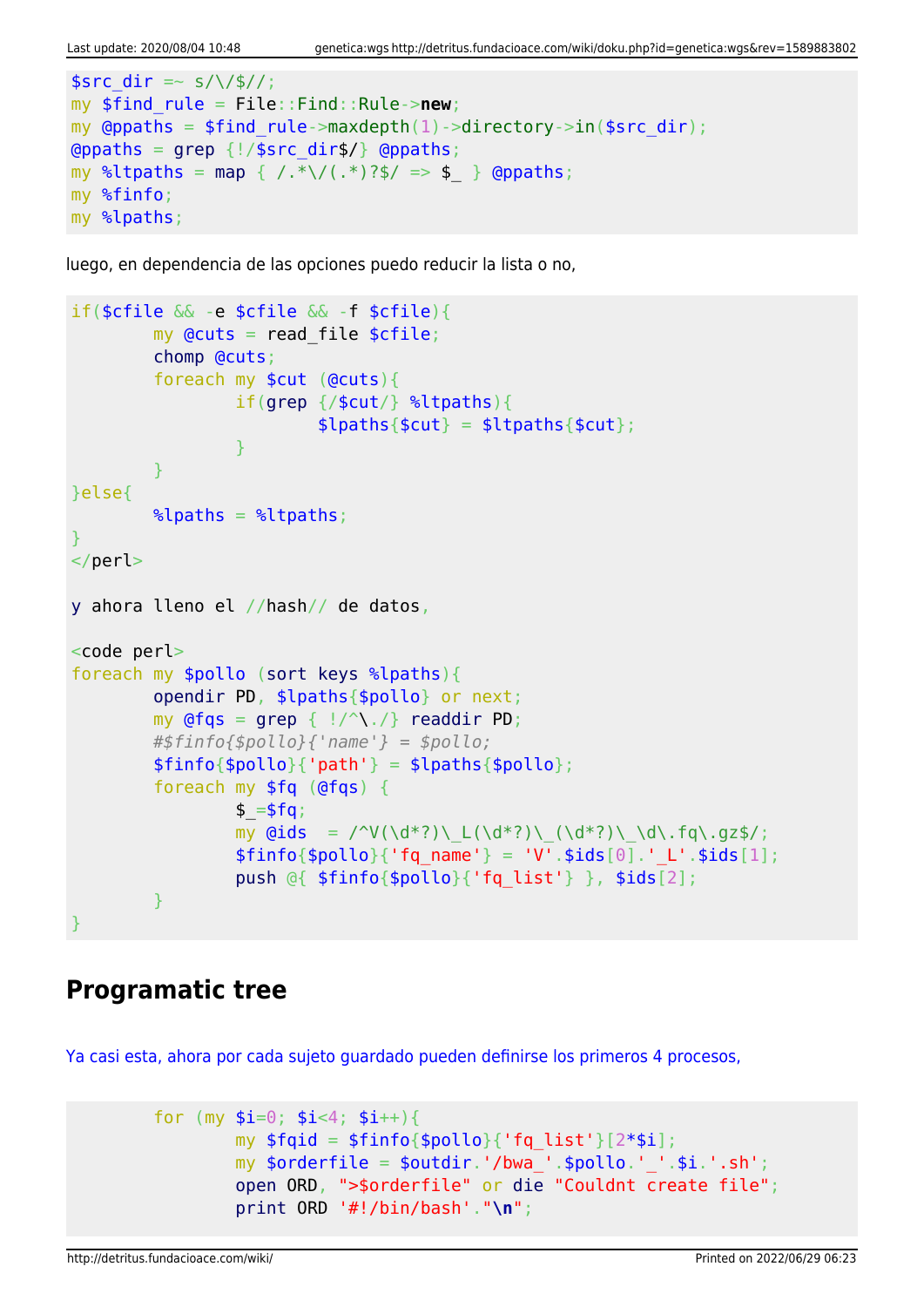```
 print ORD '#SBATCH -J sam_'.$pollo."\n";
                 print ORD '#SBATCH --time=24:0:0'."\n";
                 print ORD '#SBATCH -o '.$outdir.'/bwa_'.$pollo.'-%j'."\n";
                 print ORD '#SBATCH -c 8'."\n";
                 print ORD '#SBATCH --mem-per-cpu=4G'."\n";
                 print ORD '#SBATCH -p fast'."\n";
                 print ORD '#SBATCH --mail-
type=FAIL,TIME_LIMIT,STAGE_OUT'."\n"; #no quieres que te mande email de todo
                 print ORD '#SBATCH --mail-user='."$ENV{'USER'}\n";
                 print ORD $bwa.' mem -t 4 -R
"@RG\tID:'.$finfo{$pollo}{'fq_name'}.'_'.$fqid.'\tSM:'.$pname.'\tPL:BGI\tPI:
380" -M '.$ref_dir.'/Homo_sapiens_assembly38
'.$finfo{$pollo}{'path'}.'/'.$finfo{$pollo}{'fq_name'}.'_'.$fqid.'_1.fq.gz
'.$finfo{$pollo}{'path'}.'/'.$finfo{$pollo}{'fq_name'}.'\overline{\phantom{a}}'.$fqid.'2.fq.gz >
'.$tmpdir.'/'.$pname.' '.$i.'.sam';
                 print ORD "\n";
                 close ORD;
                $gsconv = 'I='. $tmpdir.'/'.$pname.''.§i.'sia" system("sbatch $orderfile");
 }
```
[El numero 5 se hace que dependa de estos 4,](#page--1-0)

```
my \text{sortederfile} = \text{south}.'/merge '.\text{spollo}.'.sh';
         open ORD, ">$orderfile";
         print ORD '#!/bin/bash'."\n";
         print ORD '#SBATCH -J sam_'.$pollo."\n";
         print ORD '#SBATCH -p fast'."\n";
         print ORD '#SBATCH -o '.$outdir.'/merge_'.$pollo.'-%j'."\n";
         print ORD '#SBATCH -c 8'."\n";
         print ORD '#SBATCH --mem-per-cpu=4G'."\n";
         print ORD '#SBATCH -p fast'."\n";
         print ORD '#SBATCH --mail-type=FAIL,TIME_LIMIT,STAGE_OUT'."\n"; #no
quieres que te mande email de todo
         print ORD '#SBATCH --mail-user='."$ENV{'USER'}\n";
        print ORD $picard.' MergeSamFiles '.$gsconv.'
O='.$tmpdir.'/'.$pname.'.sam'."\n";
         print ORD $picard.' SortSam I='.$tmpdir.'/'.$pname.'.sam
O='.$tmpdir.'/'.$pname.'_sorted.bam SORT_ORDER=coordinate'."\n";
        print ORD $samtools.' index '.$tmpdir.'/'.$pname.' sorted.bam'."\n";
         close ORD;
         my $order = 'sbatch --dependency=singleton '.$orderfile;
        my \text{subject} = \text{`sorder'};
        split ' ', $ujobid )[-1 ];
```
#### [El 6 y el 7 dependen del 5,](#page--1-0)

\$orderfile = \$outdir.'/verify\_'.\$pollo.'.sh';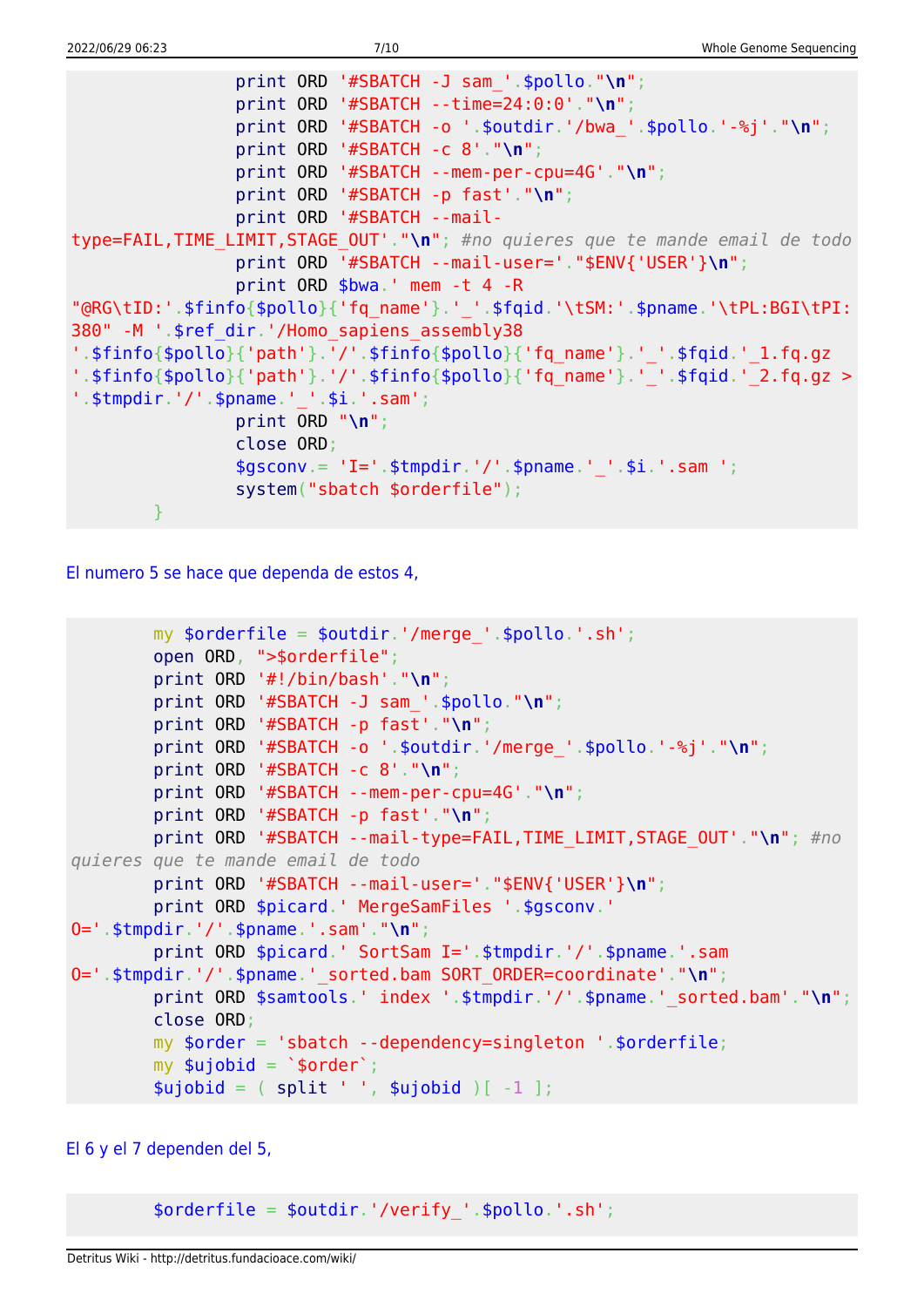```
 open ORD, ">$orderfile";
         print ORD '#!/bin/bash'."\n";
         print ORD '#SBATCH -J verify_'.$pollo."\n";
         print ORD '#SBATCH -p fast'."\n";
         print ORD '#SBATCH -o '.$outdir.'/verify_'.$pollo.'-%j'."\n";
         print ORD '#SBATCH -c 4'."\n";
         print ORD '#SBATCH --mem-per-cpu=4G'."\n";
         print ORD '#SBATCH -p fast'."\n";
         print ORD '#SBATCH --mail-type=FAIL,TIME_LIMIT,STAGE_OUT'."\n"; #no
quieres que te mande email de todo
         print ORD '#SBATCH --mail-user='."$ENV{'USER'}\n";
        print ORD $verifybamib. ' --vcf '.$ref dir.'/hapmap 3.3.hg38.vcf.gz
--bam '.$tmpdir.'/'.$pname.'_sorted.bam --chip-none --maxDepth 1000 --
precise --verbose --ignoreRG --out '.$resdir.'/'.$pname.' verifybam |& grep
-v "Skipping marker"'."\n";
         close ORD;
         $order = 'sbatch --dependency=afterok:'.$ujobid.' '.$orderfile;
        my $jobid = \sqrt{5}order\sqrt{7};
        split ' ', $jobid )[-1 ]; push @jobids, $jobid;
        \%orderfile = \%outdir.'/validate '.\%pollo.'.sh';
         open ORD, ">$orderfile";
        print ORD '#!/bin/bash'."\n";
         print ORD '#SBATCH -J validate_'.$pollo."\n";
         print ORD '#SBATCH -p fast'."\n";
        print ORD '#SBATCH -o '.$outdir.'/validate '.$pollo.'-%j'."\n";
         print ORD '#SBATCH -c 12'."\n";
        print ORD '#SBATCH --mem-per-cpu=4G'."\n";
        print ORD '#SBATCH -p fast'."\n";
        print ORD '#SBATCH --mail-type=FAIL, TIME LIMIT, STAGE OUT'."\n"; #no
quieres que te mande email de todo
        print ORD '#SBATCH --mail-user='."$ENV{'USER'}\n";
         print ORD $picard.' ValidateSamFile IGNORE=MATE_NOT_FOUND
IGNORE=MISSING_READ_GROUP IGNORE=RECORD_MISSING_READ_GROUP
I=' .$tmpdir.'/'.$pname.' sorted.bam'."\n" print ORD $picard.' MarkDuplicates
I='.$tmpdir.'/'.$pname.'_sorted.bam O='.$tmpdir.'/'.$pname.'_GATKready.bam
METRICS FILE='.$resdir.'/'.$pname.' metrics.txt QUIET=true
MAX RECORDS IN RAM=2000000 ASSUME SORTED=TRUE CREATE INDEX=TRUE'."\n";
         print ORD $gatk3.' -T DepthOfCoverage -R
'.$ref dir.'/Homo sapiens assembly38.fasta -nt 1 -ct 10 -ct 15 -ct 20 -ct 30
--omitDepthOutputAtEachBase --omitIntervalStatistics --omitLocusTable -L
'.$ref dir.'/MGI Exome Capture V5 bis2.bed -I
'.$tmpdir.'/'.$pname.' GATKready.bam -o
'.$resdir.'/'.$pname.' exome coverage'."\n";
         print ORD $gatk4.' BaseRecalibrator -I
'.$tmpdir.'/'.$pname.' GATKready.bam -R
'.$ref dir.'/Homo sapiens assembly38.fasta --known-sites
'.$ref_dir.'/Mills_and_1000G_gold_standard.indels.hg38.vcf.gz --known-sites
'.$ref_dir.'/dbsnp_146.hg38.vcf.gz --known-sites
```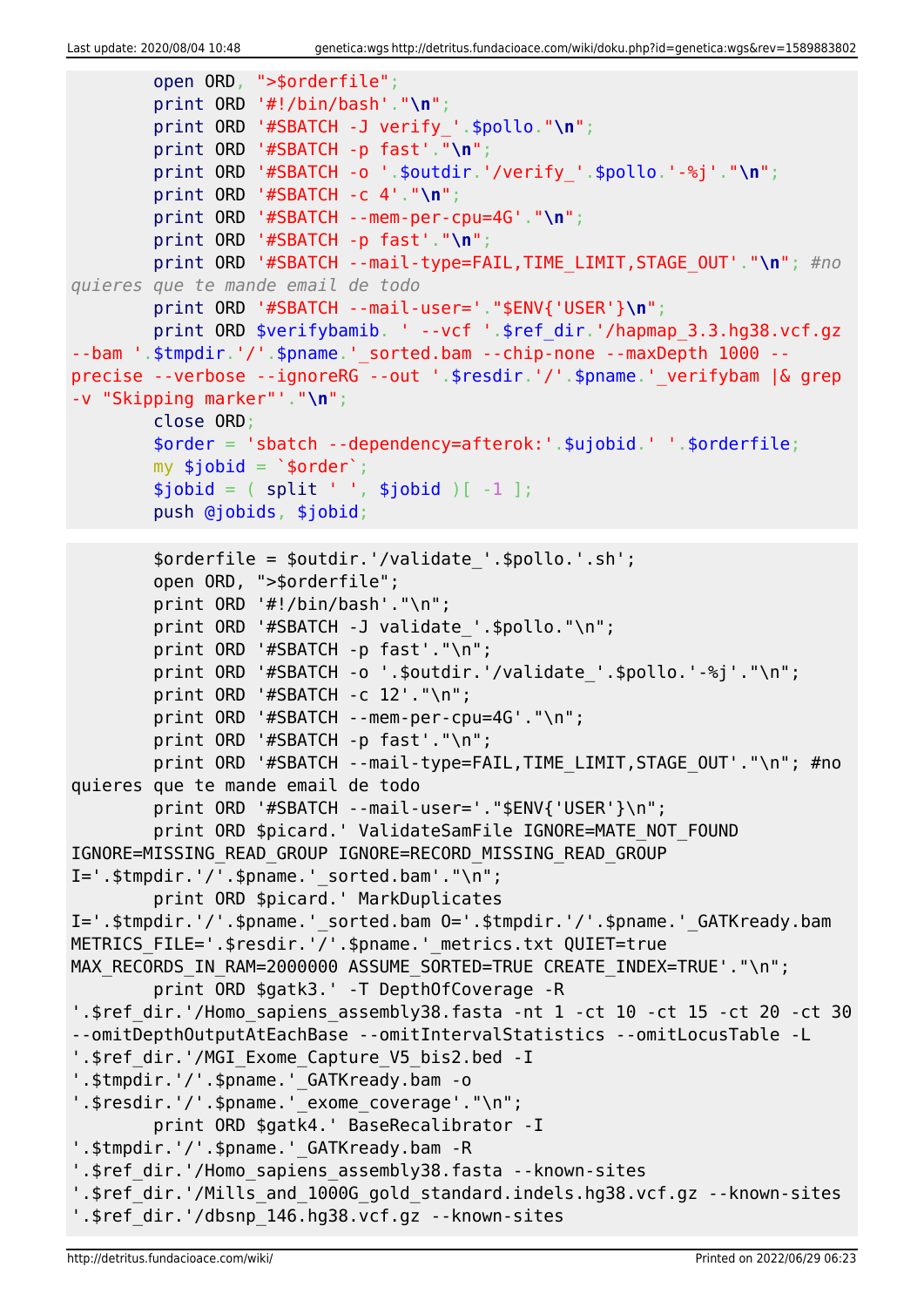```
'.$ref_dir.'/1000G_phase1.snps.high_confidence.hg38.vcf.gz -O
'.$resdir.'/'.$pname.'_recal_data.table1'."\n";
         print ORD $gatk4.' ApplyBQSR -R
'.$ref dir.'/Homo sapiens assembly38.fasta -I
'.$tmpdir.'/'.$pname.'_GATKready.bam -bqsr-recal-file
'.$resdir.'/'.$pname.'_recal_data.table1 -O
'.$resdir.'/'.$pname.'_recal.bam'."\n";
         print ORD $gatk4.' AnalyzeCovariates -bqsr
'.$resdir.'/'.$pname.' recal data.table1 --plots
'.$resdir.'/'.$pname.'_AnalyzeCovariates.pdf'."\n";
         print ORD $gatk4.' BaseRecalibrator -I
'.$resdir.'/'.$pname.'_recal.bam -R
'.$ref dir.'/Homo sapiens assembly38.fasta --known-sites
'.$ref dir.'/Mills and 1000G gold standard.indels.hg38.vcf.gz --known-sites
'.$ref_dir.'/dbsnp_146.hg38.vcf.gz --known-sites
'.$ref_dir.'/1000G_phase1.snps.high_confidence.hg38.vcf.gz -O
'.$resdir.'/'.$pname.'_recal_data.table2'."\n";
         print ORD $gatk4.' AnalyzeCovariates -before
'.$resdir.'/'.$pname.' recal data.table1 -after
'.$resdir.'/'.$pname.'_recal_data.table2 -plots
'.$resdir.'/'.$pname.'_before-after-plots.pdf'."\n";
         print ORD $gatk4.' HaplotypeCaller -R
'.$ref dir.'/Homo sapiens assembly38.fasta -I
'.$resdir.'/'.$pname.' recal.bam -ERC GVCF --dbsnp
'.$ref_dir.'/dbsnp_146.hg38.vcf.gz -O
'.$resdir.'/'.$pname.' raw.snps.indels.g.vcf.gz'."\n";
        print ORD $gatk4_l.' VariantEval -R
'.$ref_dir.'/Homo_sapiens_assembly38.fasta -L
'.$ref dir.'/MGI Exome Capture V5 bis2.bed -D
'.$ref dir.'/dbsnp 146.hg38.vcf.gz -0 '.$resdir.'/'.$pname.'_eval.gatkreport
--eval '.$resdir.'/'.$pname.' raw.snps.indels.g.vcf.gz'."\n";
         close ORD;
         $order = 'sbatch --dependency=afterok:'.$ujobid.' '.$orderfile;
        $jobid = 'border';$jobid = ( split ' ', $jobid )[-1 ]; push @jobids, $jobid;
```
[y por ultimo, hay un proceso que depende de que terminen todos los demas \(TODOS\) y lo que hace](#page--1-0) [es limpiar los archivos temporales y enviar un email de finalizacion,](#page--1-0)

```
my $orderfile = $outdir.'/wgs_end.sh';
open ORD, ">$orderfile";
print ORD '#!/bin/bash'."\n";
print ORD '#SBATCH -J wgs_end'."\n";
print ORD '#SBATCH --mail-type=END'."\n"; #email cuando termine o falle
print ORD '#SBATCH --mail-user='."$ENV{'USER'}\n";
print ORD '#SBATCH -o '.$outdir.'/wgs_end-%j'."\n";
unless ($debug){
         print ORD "rm -rf $w_dir/*/tmp\n";
}else{
```